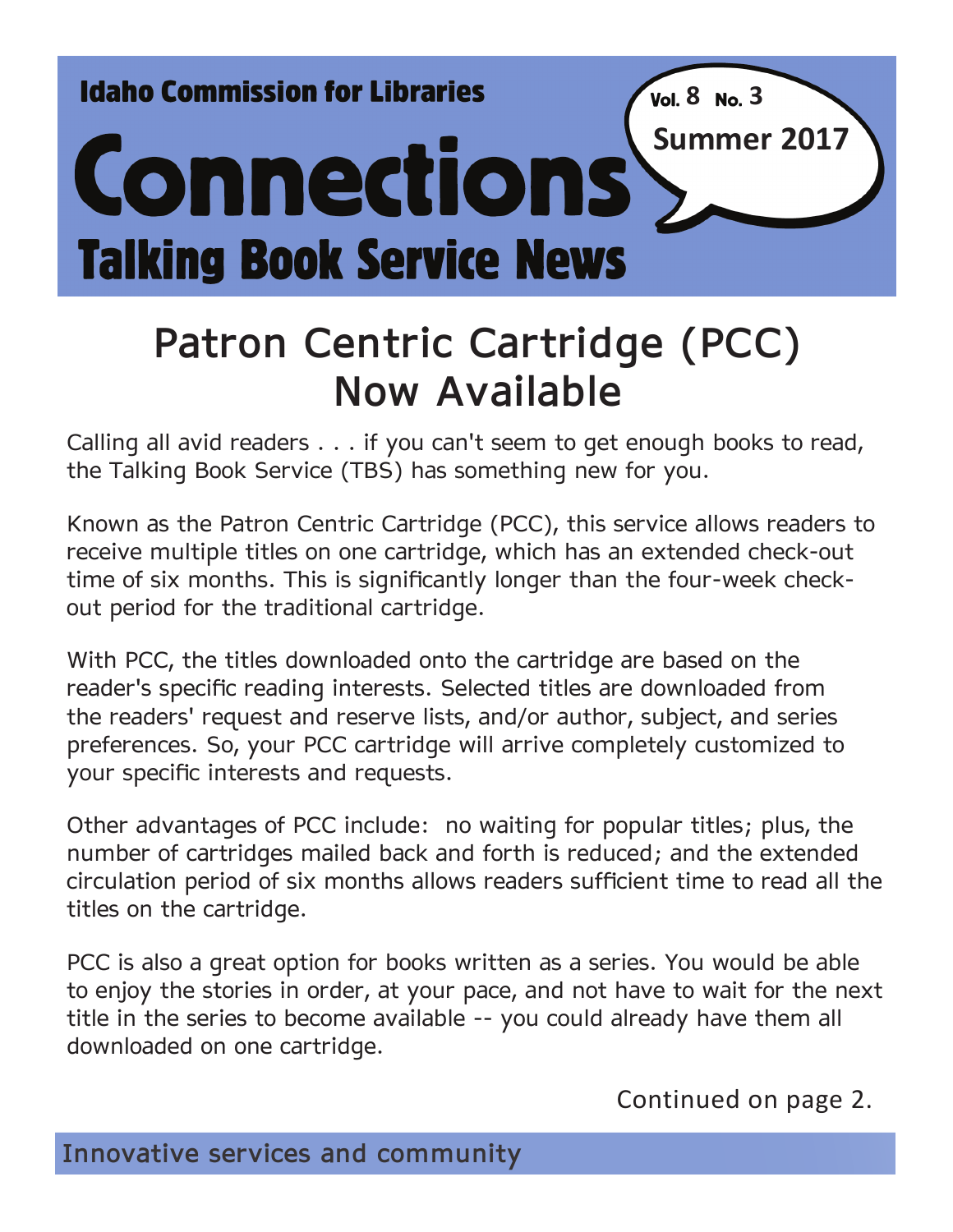# **Patron Centric Cartridge (PCC) Now Available**

Continued from cover page.

Successful use of the Patron Centric Cartridge (PCC) requires accessing the "bookshelf" function of the National Library Service (NLS) player. This function allows the user to listen to a list of titles on the cartridge and select the one they want to read next.

The bookshelf feature is activated by pushing and holding the green, square play button until the player says "bookshelf." The title of each book on the cartridge is spoken when the forward and back arrows on either side of the play button are used. Push the green, square play button once to select the book and a second time to begin playing it.

Instructions for using the bookshelf feature are included on the PCC cartridge. PCC will only work on a cartridge played on an NLS player.

If you think PCC is for you, or to learn more about it, please call the Talking Book Service at 800.458.3271 or contact TBS via email at: talkingbooks@ libraries.idaho.gov.

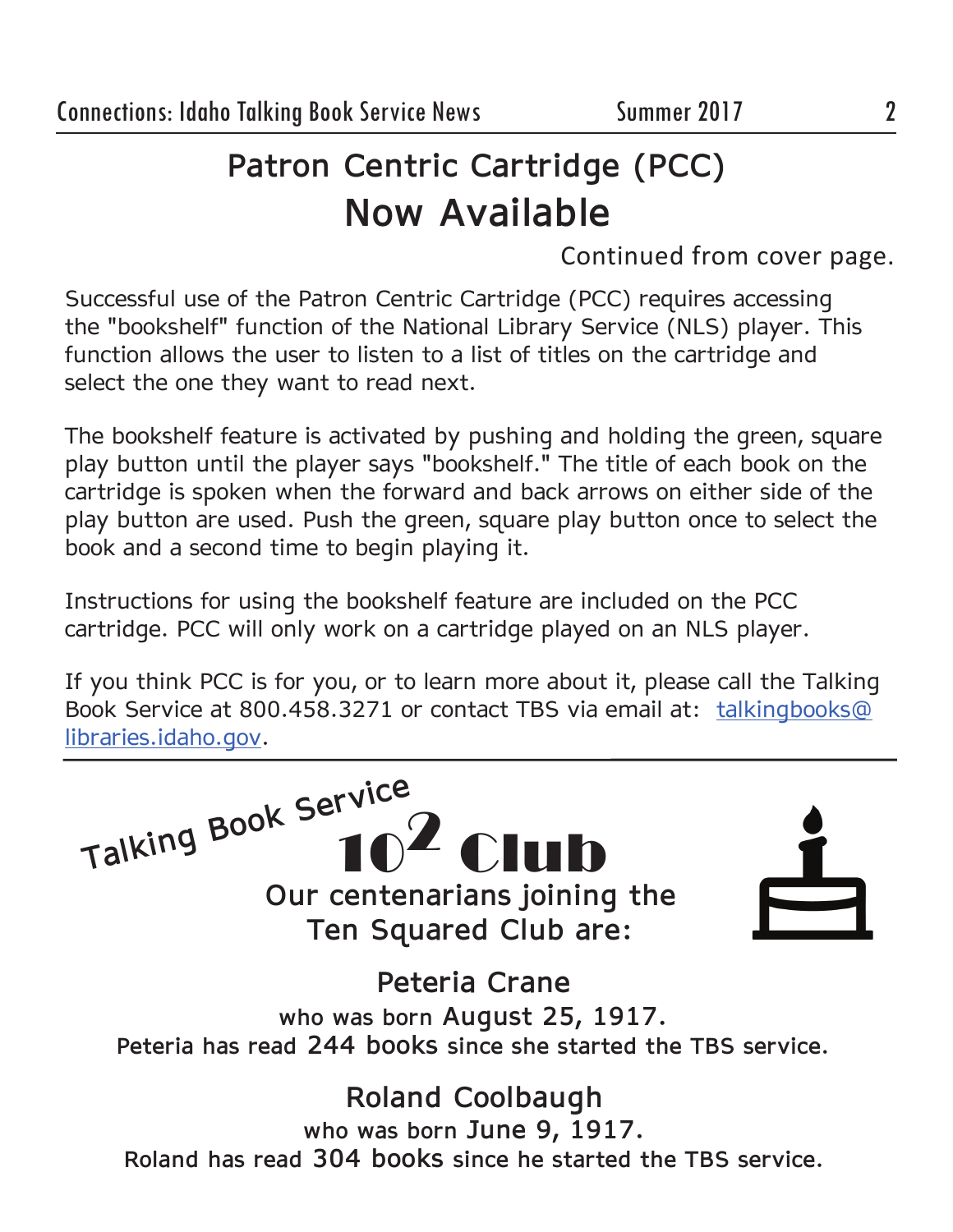# **2017 TBS Survey Results**

The National Library Service requests ongoing feedback of the country's Talking Book Service (TBS) programs. For 2017, the Idaho TBS program contracted with the University of Idaho to conduct a telephone survey of its nearly 3,000 patrons, rather than using the traditional paper survey.

The survey was conducted from February to April, 2017. Each patron was called up to six times, at different times and days of the week, in order to achieve the maximum level of response. The response rate for the survey was 66.6 percent, with 1,461 completed interviews.

The data gathered from the respondents indicates that:

- 55 percent have used the TBS service for five years or less;
- 52 percent have a visual impairment, 39 percent of whom are blind;
- 80 percent use the service for recreational reading; and
- 35 percent learned of the TBS from the Idaho Commission for the Blind

The vast majority of the respondents are "highly satisfied" with the Idaho TBS. Seventy-two percent rated it as "excellent," and another 24 percent as "good."

Half of the respondents said they would like to receive multiple books on the same cartridge. The new Patron Centric Cartridge (PCC) may take care of this need for many patrons. (Please refer to the article on the cover page of this newsletter for more information on PCC.)

Of the patrons who access the internet, 51 percent use the TBS online catalog and 50 percent are registered for the Braille and Audio Reading Download, known as BARD. Only 37 percent of patrons using the TBS for five years or less are registered for BARD. If you are interested in learning more about BARD, please contact the TBS at 800.458.3271.

Continued on page 4.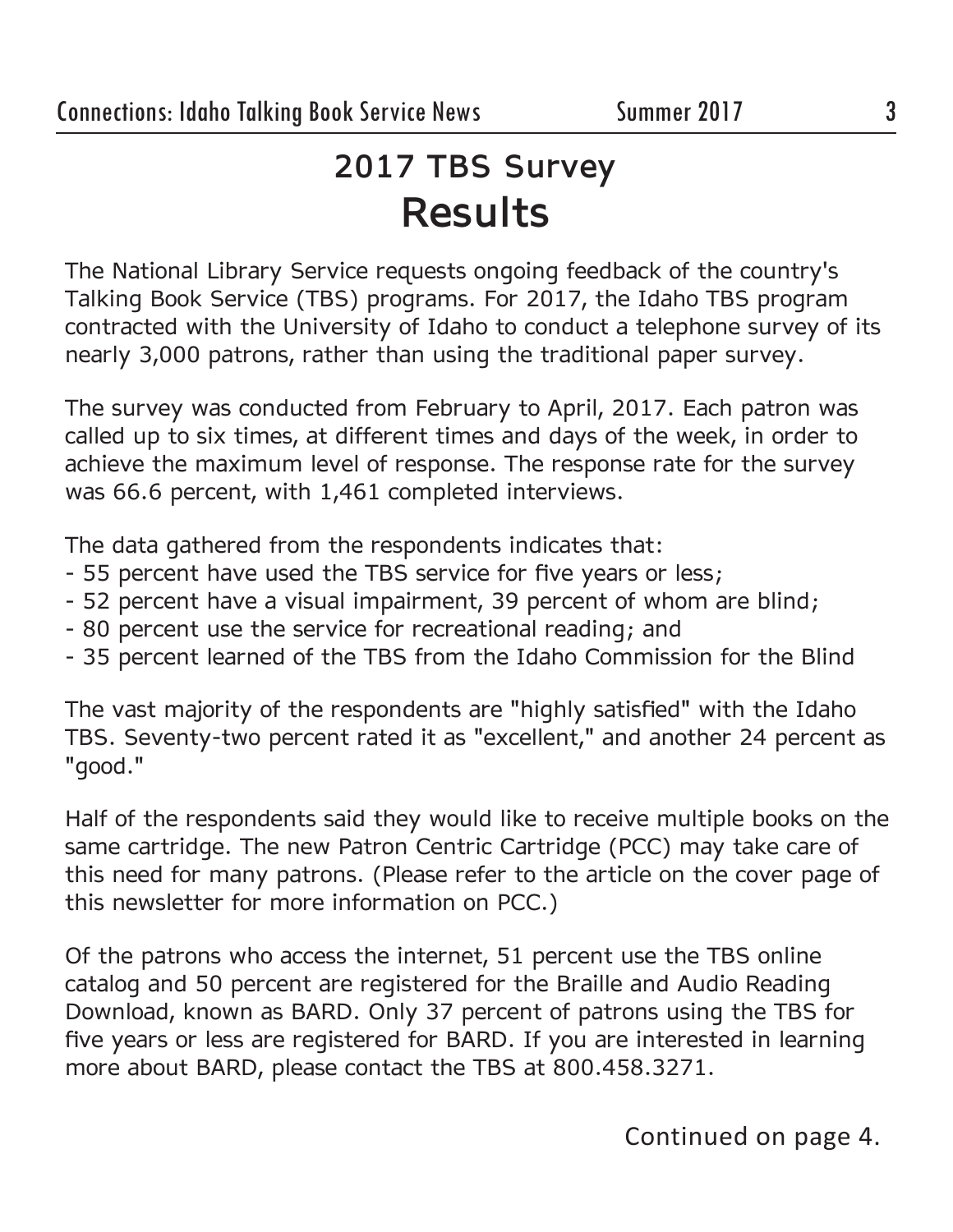# **2017 TBS Survey Results**

Continued from page 3.

According to the 2017 Idaho TBS Satisfaction Survey, the service meets the needs of its patrons most or all of the time, and patrons rate the service highly.

Idaho Commission for Libraries Regional Librarian, Sue Walker, said, "We were very gratified that the Idaho TBS program is extremely wellregarded by the majority of our patrons who took the survey. But there are opportunities for improvement. Patrons asked for the types of books to be improved, for a better and wider selection of books, and for more information regarding the books that are available." Walker continued, "We will take all of the patron feedback and survey results into account, as we look for new ways to make the Idaho Talking Book Service even better."

# **BARD's Advantages**

According to the 2017 Idaho TBS Satisfaction Survey, of the patrons who access the internet and have not registered for the Braille and Audio Reading Download (BARD): 64 percent were not aware of BARD; and 53 percent did not know how to register for BARD.

BARD is a free service, through which patrons may easily search for, and download, books and magazines. BARD is available 24/7; all titles are immediately accessible; and there is no due date. BARD is available at: https://loc.gov/nls/bardnls. BARD Mobile allows for easy access with an iPhone, iPad, iPod, Android device, or a Kindle.

Free software, called BARD Express, is now available from the BARD website, which makes downloading titles and transferring them to a cartridge or USB drive very easy. The software also categorizes the downloaded material as books or magazines, and read or unread items, to make sorting and finding material easier.

For more information about BARD, BARD Mobile, or BARD Express, please call the Idaho TBS at 800.458.3271.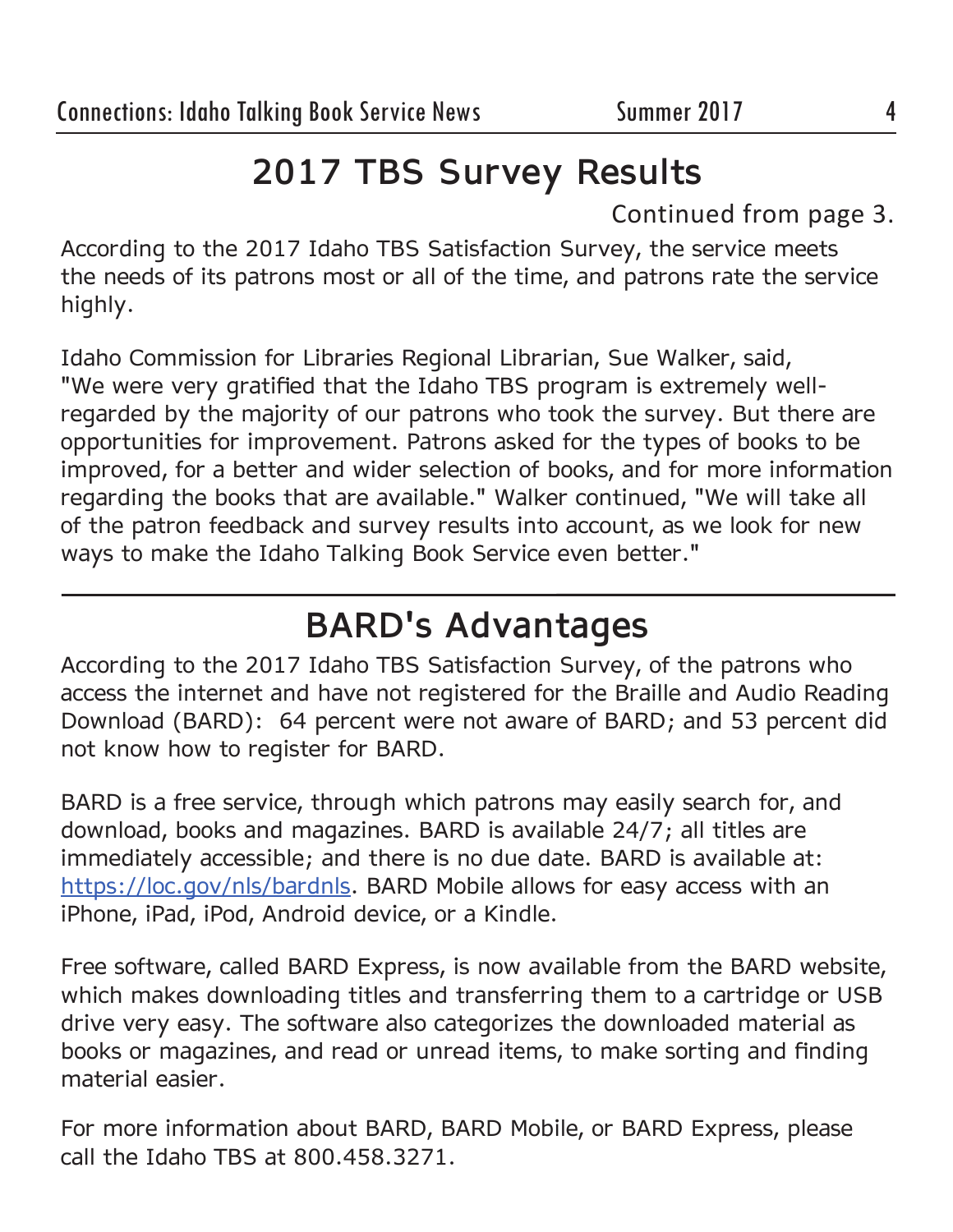#### **New Books Order Form**

**NAME** 

**ADDRESS** 

**New Idaho Talking Books from Our Recording Studio** New locally recorded books are available on digital cartridge. To order, write your name on this pre-addressed New Books Order Form, select the numbers of the titles that you want, and mail the form.

These titles are also available for download from BARD. Call the Talking Book Service at 800.458.3271 to register for BARD, or visit: http://NLSbard.loc.gov.

*Treaties: Nez Perce Perspectives* **(Adult Non-Fiction)**

**Read By: Nancy Rollins & Margo Vaughn-Nelson**

Sam Penny, Chairman of the Nez Perce Tribal Executive Committee, states, "These words are important because they reflect the true perspectives of the Nez Perce people. Although there are many books, articles, and other materials written by individuals who have studied one or more aspects of the Nez Perce Tribe, until now, the Tribe has not taken on the project of formally writing and sharing with the general public the views of the Nez Perce people concerning our own history and our own culture."

 **(DBC00804) 2017 7 hours 42 minutes**

Order Form continued on page 6.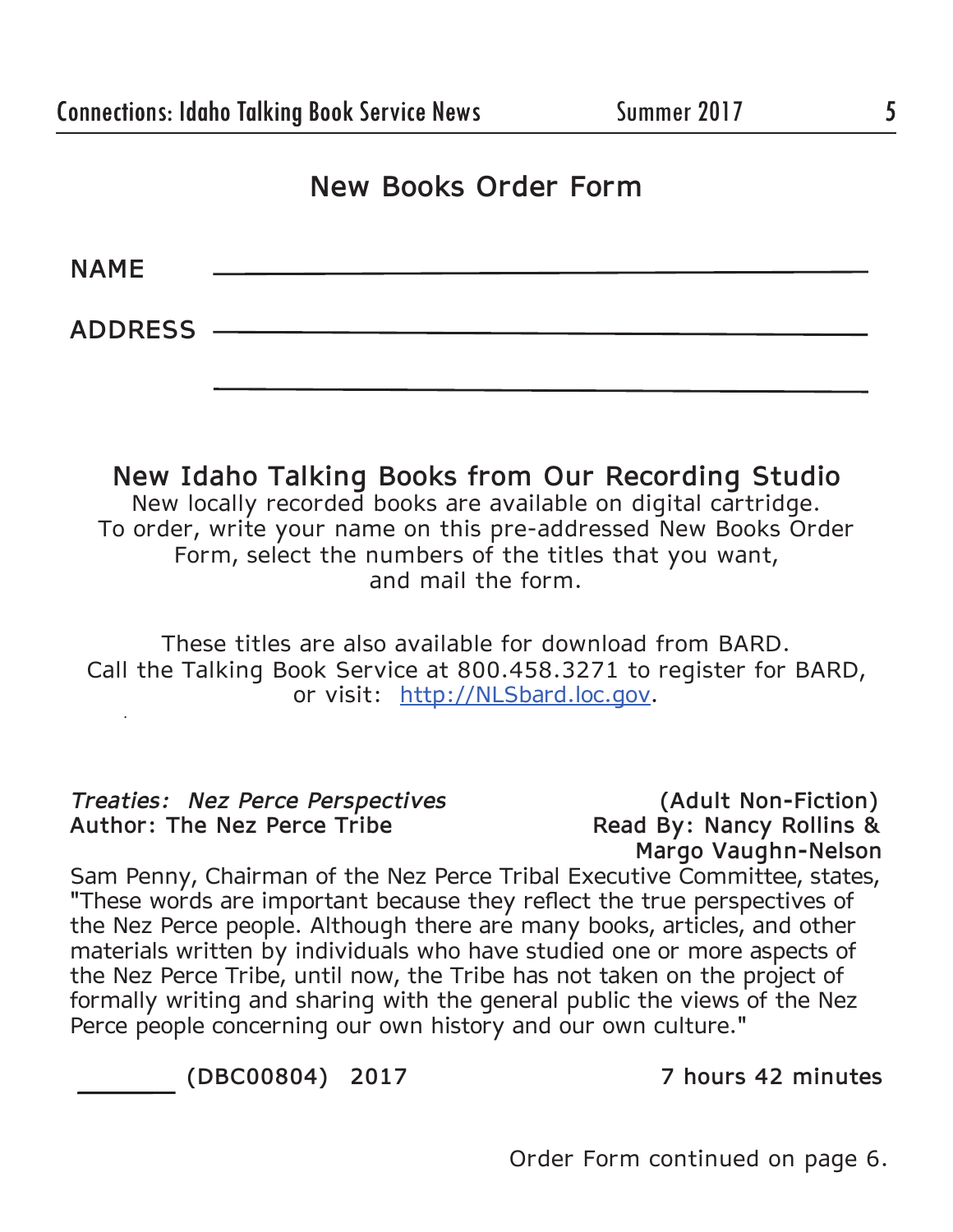Author: Carlos A. Schwantes **Read By: Maryan Stephens** Idaho comes alive in this innovative pictorial and narrative history. Historical events, thoughts, and dreams that have molded Idaho are woven together to create a portrait of what has created the strong sense of "state" that is

**(DBC07311) 2000 3 hours, 44 minutes**

*Define the Gem State* 

found in Idaho.

Continued on page 7.

*Stanley-Sawtooth Country* **(Adult Non-Fiction)**

**Author: Esther Yarber Read By: Ed Rush** Snug within the realms of Central Idaho, the Stanley-Sawtooth country, now included in the Sawtooth National Recreation Area, comprises one of the most scenic regions in the West. This is the story of the people who settled this land, and their struggle to survive its hostile winters. It is also about their unique, unhurried lifestyles, where "mountain folk should never live in haste."

#### **(DBC00816) 1976 13 hours 52 minutes**

*Symms Sunny Slope: The Life and Times* **(Adult Non-Fiction)** *of the Symms Family*  Author: R.A. Symms Read By: Maryan Stephens R.A. "Dick" Symms highlights 100 years of the Symms Fruit Ranch. Growing fruit that is shipped around the world, the ranch is located on the sunny slopes overlooking the Snake River in Southern Idaho.

**Converted Books** 

The following Idaho books were originally recorded for cassette, but are now available as a digital cartridge. To order, select the DBC numbers of the titles that you want and mail this pre-addressed Order Form or call 800.458.3271. These books are also available for download from BARD.

*So Incredibly Idaho: Seven Landscapes That* **(Adult Non-Fiction)**

**(DBC00861) 2014 7 hours, 59 minutes**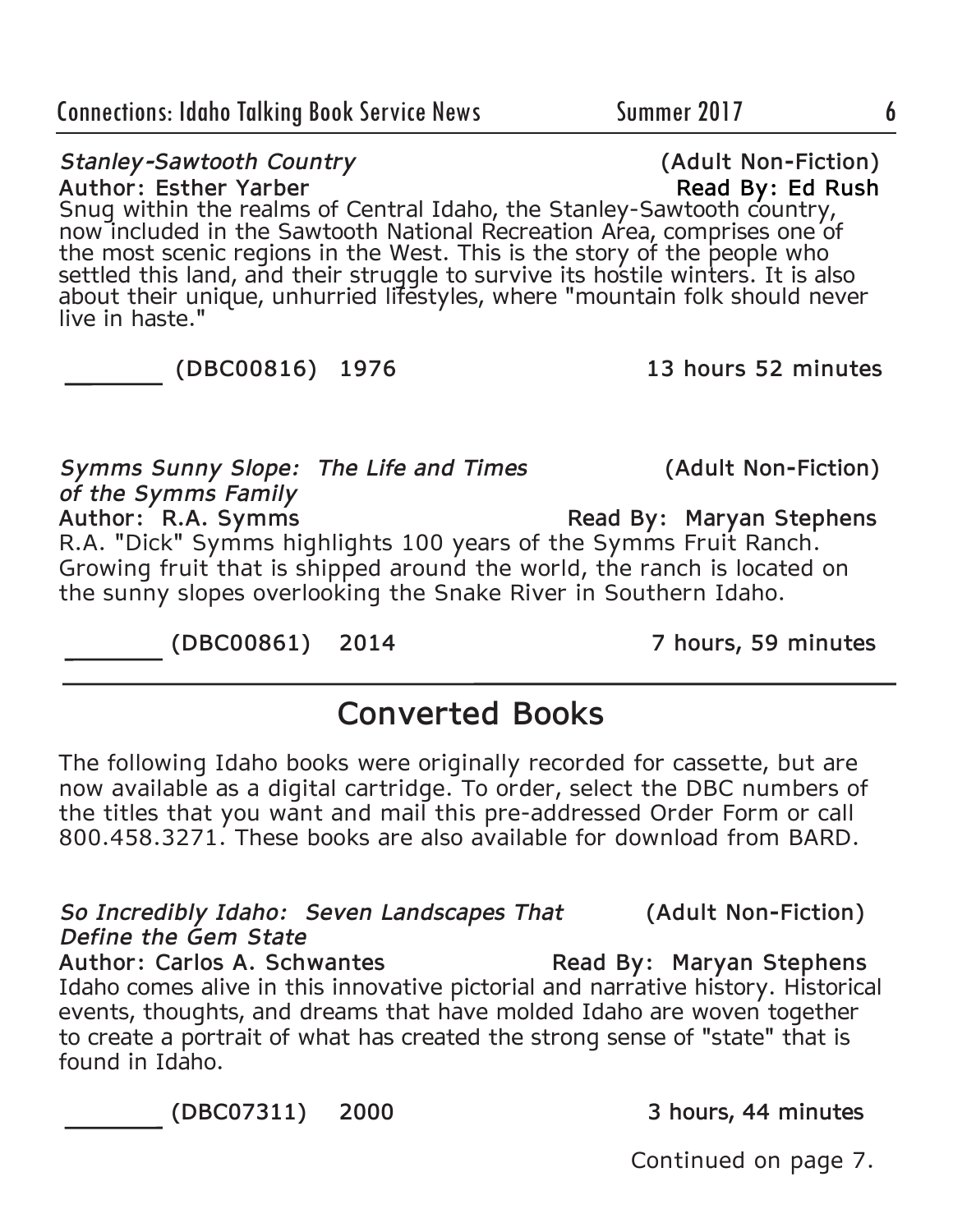Order Form continued on page 8.

**Converted Books** 

(continued from page 6)

*Utter Disaster on the Oregon Trail* **(Young Adult Non-Fiction) Author: Donald H. Shannon** 

In 1860, on the South Alternate Route of the Oregon Trail in Snake River Country (Idaho/Oregon), Indians mounted a successful attack on a group of encircled emigrant wagons, which resulted in the greatest loss of life to both emigrants and Indians of any such encounter. This book factually relates the story of the massacre, the survivors' fight to live, their rescue by the U.S. Army, and the two-year attempt to rescue children held captive by the Shoshoni. For junior and senior high school and adult readers.

**(DBC07308) 1993 5 hours, 19 minutes**

*An Innocent on the Middle Fork:* **(Adult Non-Fiction)**

*A Whitewater Adventure in Idaho's Wilderness*

Author: Eliot DuBois **Read By: Natalie Chavez** This is a richly textured tale of two boat trips, forty years apart, down Idaho's Middle Fork of the Salmon River. The book reads like an account of a modern day exploratory river expedition, with the reader breathlessly anticipating the view and obstacles around each turn in the canyon. The author's detailed observations of people, places, and events along the river are extraordinary.

*What the River Says: White Water* **(Adult Non-Fiction)** *Journeys Along the Inner Frontier*

**Read By: Laurel Wagers** Jeff Wallach's words describe the river's transitions from raging white water to pellucid calm, as he steers us down Idaho's River of No Return for a summer of inner exploration and discovery. It is a journey to challenge both body and spirit.

**(DBC07313) 1997 6 hours, 14 minutes**

**(DBC07312) 1997 5 hours, 33 minutes**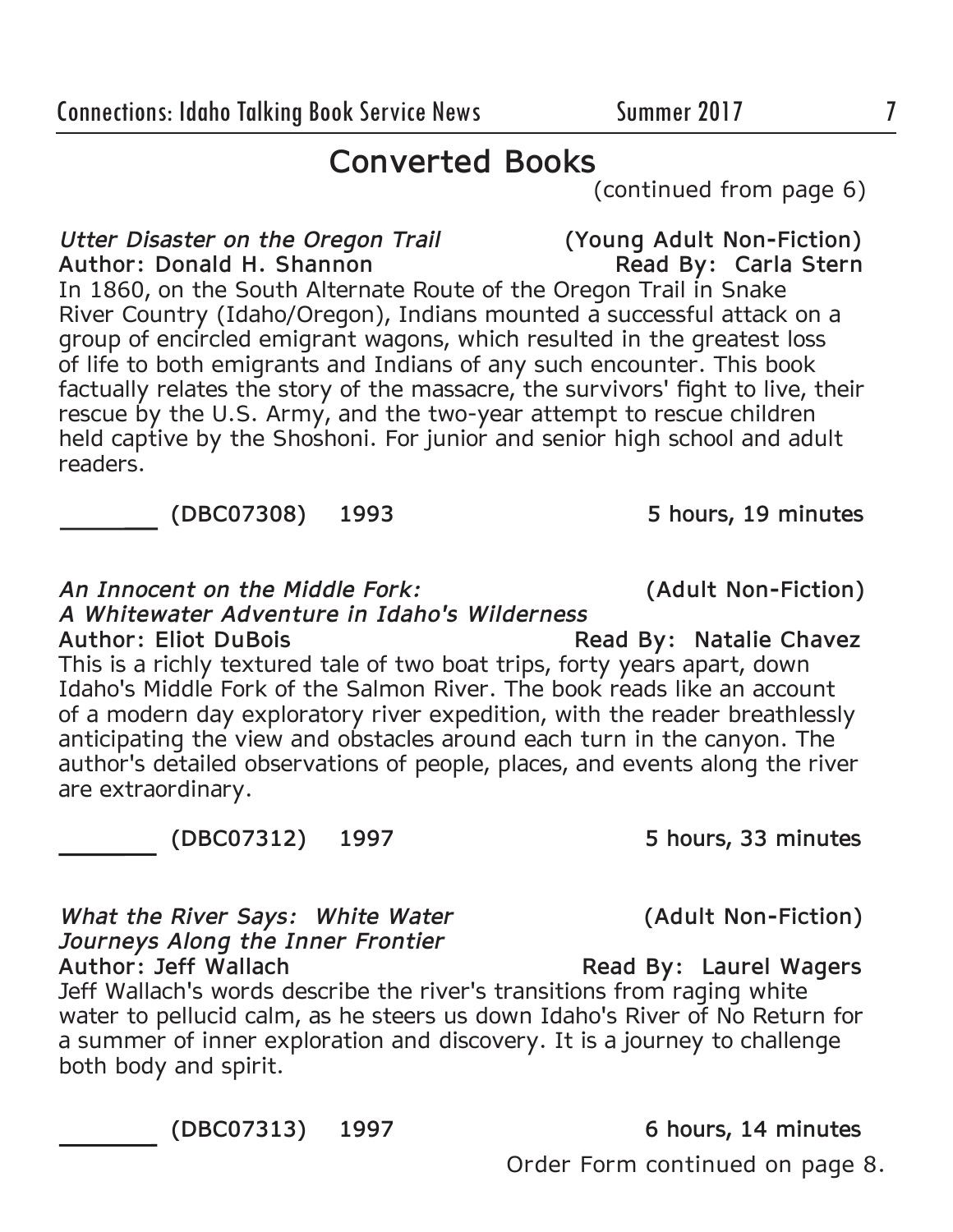Idaho Talking Book Service Idaho Commission for Libraries 325 W. State St. Boise, ID 83702–6055

#### **FREE MATTER FOR THE BLIND OR HANDICAPPED**



Idaho Commission for Libraries Idaho Talking Book Service 325 W. State St. Boise, ID 83702-6055

The TBS newsletter, with this order form, is available on cartridge, upon request. It is also available in Braille. Call 800.458.3271. For a podcast, PDF, or to subscribe to the newsletter via email, visit http://libraries.idaho. gov/page/connections-tbs-news. To download via the online catalog, search "*Connections, Idaho Talking Book Service News*."

### **A Volunteer's Work is Never Done**

The Idaho Commission for Libraries (ICfL) has an extremely strong volunteer program, through which it accomplishes an even greater amount of work for Idaho's library community. In 2016, 93 individuals and 27 group members contributed 7,600 hours of service to the ICfL.

Much of the volunteer efforts are directed toward the Talking Book Service (TBS).

In 2016: 34 new Idaho books and 28 magazines were recorded, edited, and constructed; 21 analog-to-digital conversions were done; 71 Idaho books were uploaded to the Braille and Audio Reading Download (BARD); and 151,329 TBS books were inspected.

> Members of the TBS Advisory Group attended the ICfL's 2017 Volunteer Luncheon.

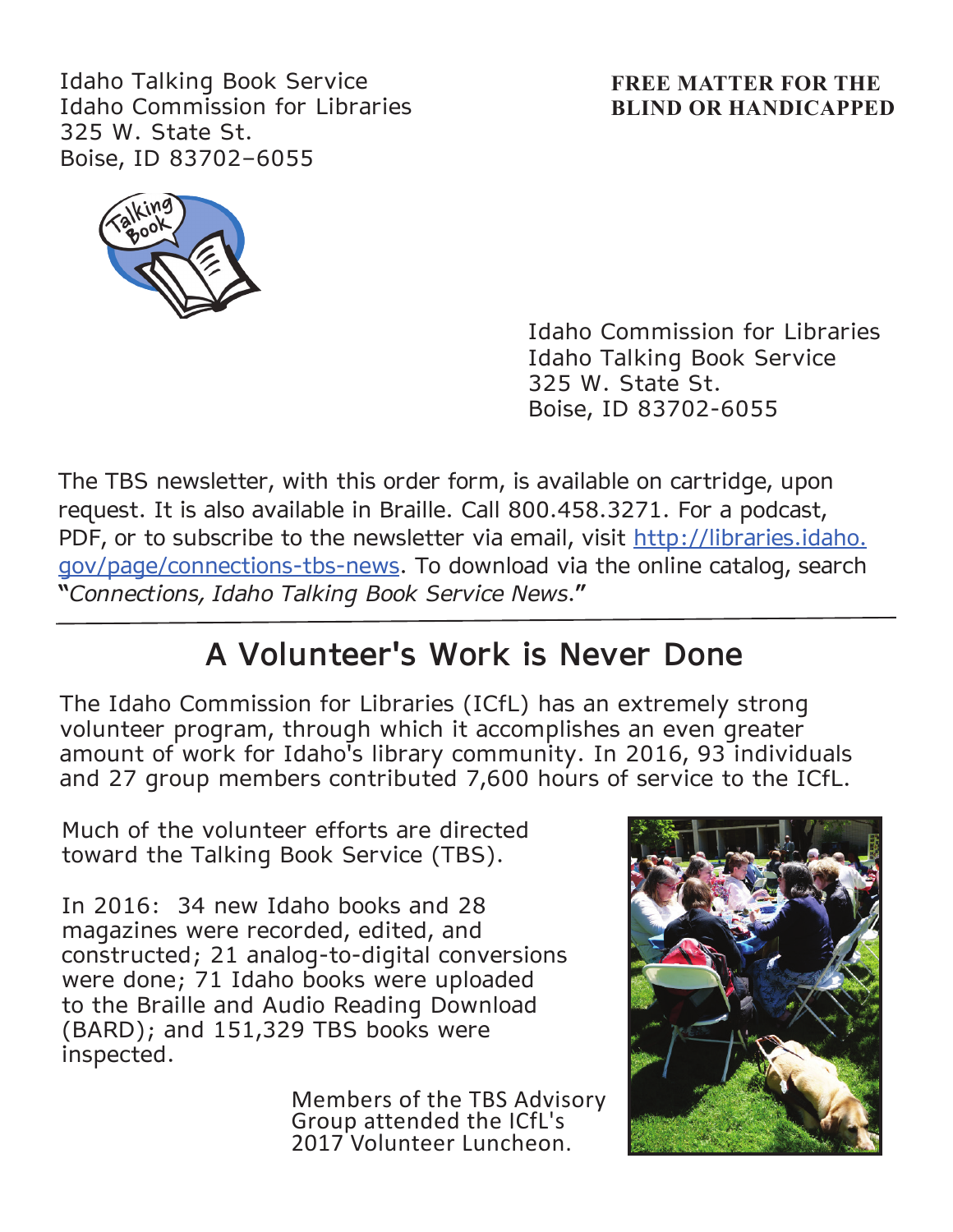## **Volunteers Help It Happen**

The Idaho Commission for Libraries (ICfL) brings the Talking Book Service (TBS) to Idahoans throughout the Gem State. That work is supported by a number of volunteers who give of their time and talents on a regular basis to the ICfL and its programs. For the TBS, volunteers read the books, check and edit the recordings, repair the talking book machines, process the incoming and outgoing digital cartridges, and many other duties that help keep the Idaho TBS patrons supplied with books.

After managing the ICfL's volunteer program for more than 25 years, Sheila Winther will retire from her position in July 2017. When Sheila joined the ICfL in 1991, "volunteer management" was not a recognized vocation. For her, it was something to be learned on the job -- along with operating the recording and editing equipment, and recruiting and training volunteers.

Sheila wasn't in her new job long before she was faced with an immediate need -- the repair of the talking book machines. She was told by the National Library Service that many states used members of the Telephone Pioneer Club of America, of which there was a chapter in Boise. So, Sheila made the connection, and in 1992, the Pioneers came to the Idaho TBS. They brought their skill, years of experience, and even their own tools! Bill Ayers came first, and he brought in Fred Riddle and Shirley Moss, who are still fixing TBS machines to this day.

Sheila continued to grow the ICfL's volunteer base. One volunteer even stood out so much for Sheila that she married him. As the years sped by, technology changed and improved. By 2002, the TBS was going digital, and Sheila had to figure out how to make the new technology work for Idaho's program. She found a pilot that the state of Montana was involved in and got herself invited to learn about the hardware and software they were testing. She also determined that the cost of the new technology was prohibitive. Undeterred, Sheila found different high-quality software, at an affordable price, from the American Printing House for the Blind -- which is still providing the same superior software at an affordable price.

Continued on page 10.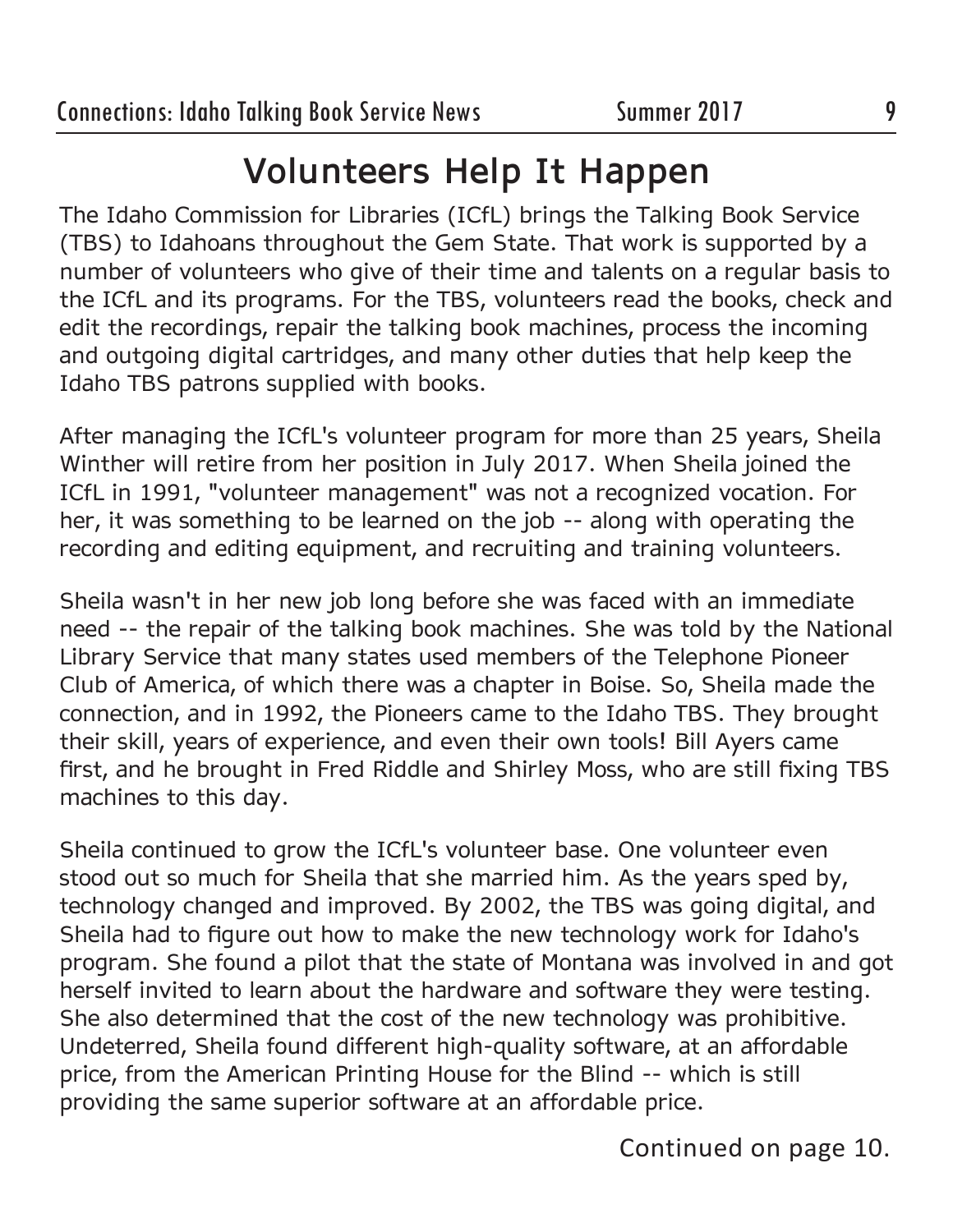# **Volunteers Help It Happen**

Continued from page 9.

In 2014, Sheila Winther achieved one of her greatest professional successes when the National Library Service (NLS) agreed to upload Idaho-produced books to the Braille and Audio Reading Download (BARD). Previously, the NLS said that locally-produced material was not up to their standards. Sheila and her cadre of dedicated and talented volunteers proved NLS wrong. They accepted Idaho's very first submission -- with no changes required. To date, Idaho has more than 100 books uploaded on BARD.

When Sheila began her journey with the ICfL, there were seven volunteers. Now, more than 85 people regularly volunteer at the ICfL, and most have a specific job that they do each time they come in. Sheila said, "I feel like I have really made a difference for so many people who were searching for something meaningful to do, and this gave them that -- on a regular basis."

# **ICfL's Volunteers Honored**

Each spring, the Idaho Commission for Libraries (ICfL) honors its volunteers with an outing, along with the "Volunteer Cafe," hosted by ICfL staff. This year, volunteers were treated to a behind-the-scenes look at the Egyptian Theatre, in downtown Boise, which opened as a movie theater in 1927. Today, movies are shown on occasion, and special performances and events also take place at the Egyptian.

The ICfL's traditional volunteer luncheon was held in June. Sixty-three past and present volunteers joined ICfL staff members on the lawn in front of the ICfL building for a catered lunch. Many volunteers took the opportunity to re-connect with Volunteer Coordinator Sheila Winther, who retires in July.

The ICfL builds the capacity of more than 850 public, school, academic, and special libraries to better serve their communities through statewide programming, continuing education, online resources, and building library community. Its work is greatly enhanced because of the volunteers who give of their time and talents to the ICfL, Idaho's libraries, and, in a large part, to the Talking Book Service (TBS) patrons, in particular. Many volunteers work exclusively on TBS duties, such as narrating the Idaho books, repairing machines, and inspecting books, while others work on statewide programs, such as the early childhood literacy initiative, Read to Me. For more on the volunteers' accomplishments, please see page 8.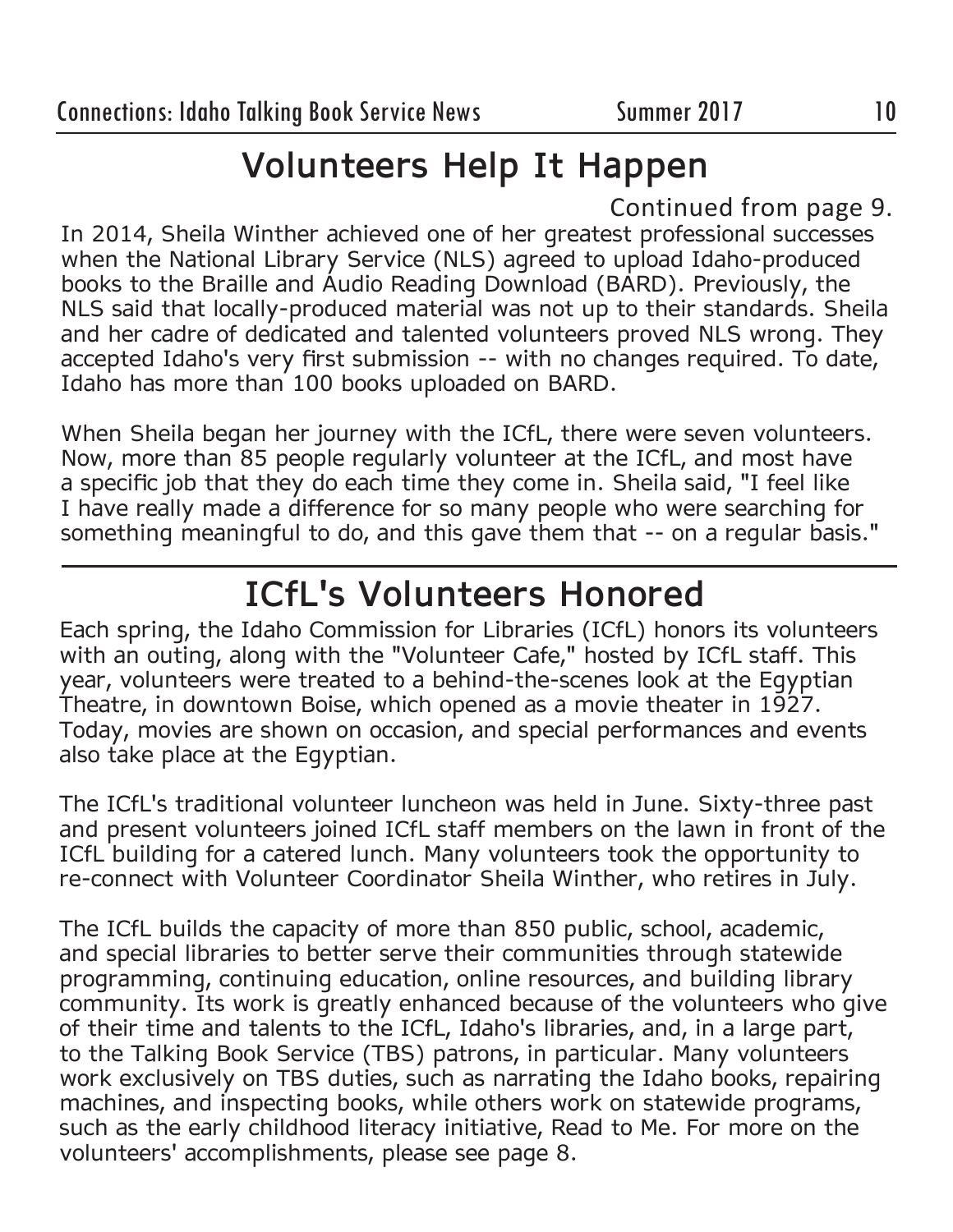#### **Recent Donations to the Idaho Talking Book Service**

For Jack L. Bowman Jack & Noreen Bowman Wanda & Richard Collingwood Mary & Don Cronin Anne & Robert DeBord Kenneth R. Frazier Garrett Development Corp. & Mark Bowman Charles F. Grayson John E. Jorgensen Little Country Village Assoc. Richard Morishita Construction Gloria & Vernon Playton Kathleen & James Rogers Pat Wees John & Jean Wilkin Suzanne & Richard Wilkin

#### **Memorial Donations: Memorial Donations:**

For Kenneth Fallon, Sr. Kenneth Fallon, Jr.

For George Griffin Robert Griffin

**For Doyle Mason** Viola & Patricia Roberts

**For Carolyn Perkins** Marien Barton

For Mary Purdom James & Darlene Sutterfield

#### **General Donations:**

Rachel S. Gilbert Donald & Lillian Hughes Gwenlee Riedel Stephanie Zilk

Donations are used to enhance the Idaho Talking Book Service and are fully tax deductible, as allowed by law. Acknowledgements are sent to donors and honorees, so please include the name and address of all those to be notified.

Make checks payable to the Idaho Commission for Libraries and mail to: Idaho Talking Book Service 325 West State Street Boise, ID 83702

Credit card donations may be made online from the Idaho Commission for Libraries website: http://libraries.idaho.gov and click on the "Donate Here!" button in the lower left corner of the page.

### **Our sincere thanks to all who give so generously.**